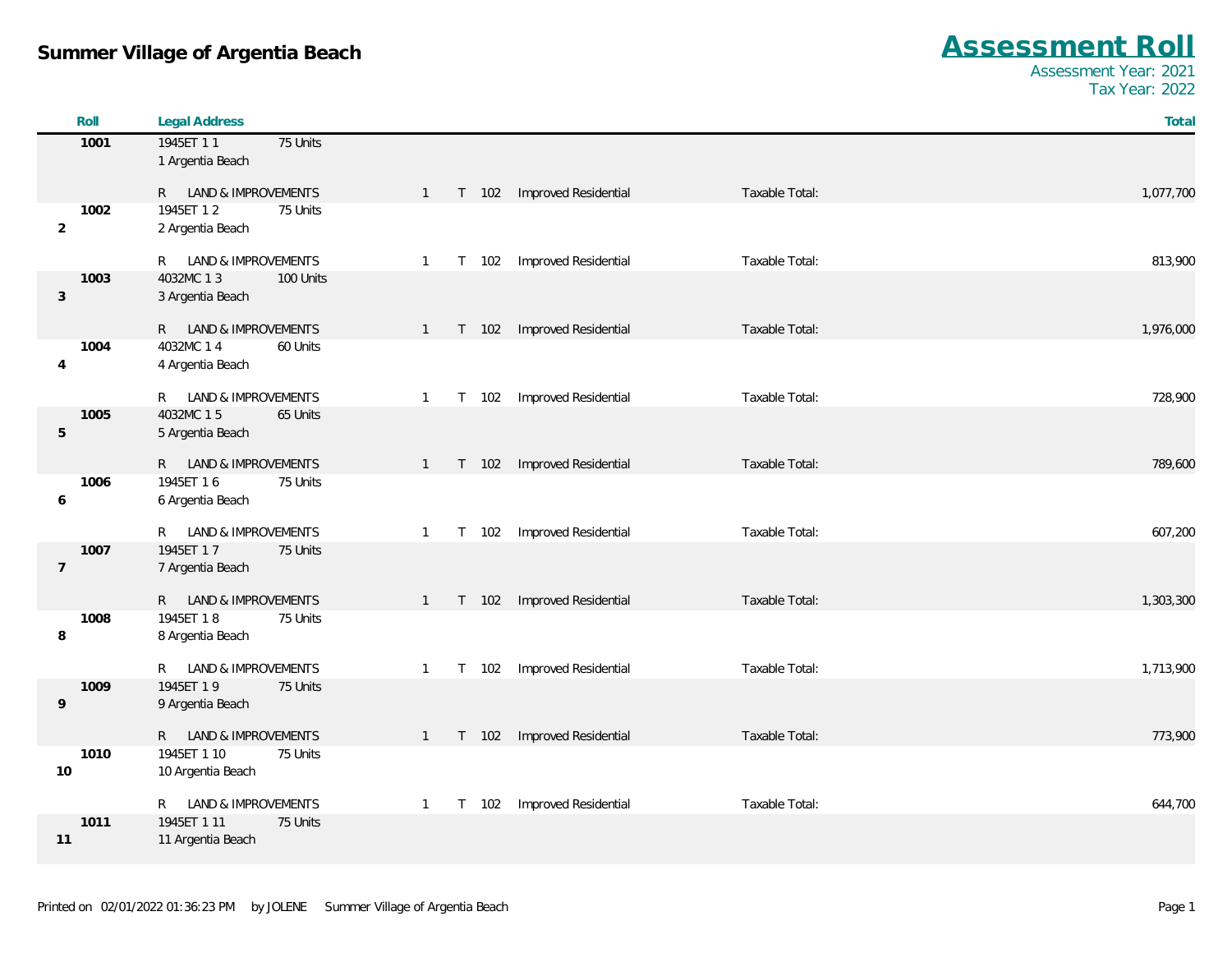| Roll | <b>Legal Address</b>                             |                         |                                              | Total     |
|------|--------------------------------------------------|-------------------------|----------------------------------------------|-----------|
|      | R LAND & IMPROVEMENTS                            | $\mathbf{1}$            | T 102 Improved Residential<br>Taxable Total: | 620,500   |
| 1012 | 3297NY 1 12A<br>65 Units                         |                         |                                              |           |
| 12   | 12 Argentia Beach                                |                         |                                              |           |
|      |                                                  |                         |                                              |           |
|      | R LAND                                           | 3<br>T 103              | Vacant Resid'l Lakefront<br>Taxable Total:   | 472,200   |
| 1013 | 3297NY 1 13A<br>65 Units                         |                         |                                              |           |
| 13   | 14 Argentia Beach                                |                         |                                              |           |
|      | R LAND & IMPROVEMENTS                            | T 102<br>$\mathbf{1}$   | Improved Residential<br>Taxable Total:       | 823,400   |
| 1014 | 1945ET 1 14<br>75 Units                          |                         |                                              |           |
| 14   | 15 Argentia Beach                                |                         |                                              |           |
|      |                                                  |                         |                                              |           |
|      | R LAND & IMPROVEMENTS                            | T 102<br>$\mathbf{1}$   | Improved Residential<br>Taxable Total:       | 898,500   |
| 1015 | 1945ET 1 15<br>75 Units                          |                         |                                              |           |
| 15   | 16 Argentia Beach                                |                         |                                              |           |
|      |                                                  |                         |                                              |           |
|      | R LAND & IMPROVEMENTS                            | T 102<br>$\mathbf{1}$   | Improved Residential<br>Taxable Total:       | 979,400   |
| 1016 | 1945ET 1 16<br>75 Units                          |                         |                                              |           |
| 16   | 17 Argentia Beach                                |                         |                                              |           |
|      | R LAND & IMPROVEMENTS                            | T 102<br>$\mathbf{1}$   | Improved Residential<br>Taxable Total:       | 1,504,000 |
| 1017 | 1945ET 1 17<br>75 Units                          |                         |                                              |           |
| 17   | 18 Argentia Beach                                |                         |                                              |           |
|      |                                                  |                         |                                              |           |
|      | R LAND & IMPROVEMENTS                            | $T$ 102<br>$\mathbf{1}$ | Improved Residential<br>Taxable Total:       | 1,364,800 |
| 1018 | 1945ET 1 18<br>75 Units                          |                         |                                              |           |
| 18   | 19 Argentia Beach                                |                         |                                              |           |
|      |                                                  |                         |                                              |           |
| 1019 | R LAND & IMPROVEMENTS<br>1945ET 1 19<br>75 Units | T 102<br>$\mathbf{1}$   | Improved Residential<br>Taxable Total:       | 972,900   |
| 19   | 20 Argentia Beach                                |                         |                                              |           |
|      |                                                  |                         |                                              |           |
|      | LAND & IMPROVEMENTS<br>R                         | T 102<br>$\mathbf{1}$   | Improved Residential<br>Taxable Total:       | 772,000   |
| 1020 | 1945ET 1 20<br>75 Units                          |                         |                                              |           |
| 20   | 21 Argentia Beach                                |                         |                                              |           |
|      |                                                  |                         |                                              |           |
|      | R LAND & IMPROVEMENTS                            | T 102<br>$\mathbf{1}$   | Improved Residential<br>Taxable Total:       | 1,115,800 |
| 1021 | 1945ET 1 21<br>75 Units                          |                         |                                              |           |
| 21   | 22 Argentia Beach                                |                         |                                              |           |
|      | R.<br><b>LAND &amp; IMPROVEMENTS</b>             | T 102<br>$\overline{1}$ | Improved Residential<br>Taxable Total:       | 823,500   |
|      |                                                  |                         |                                              |           |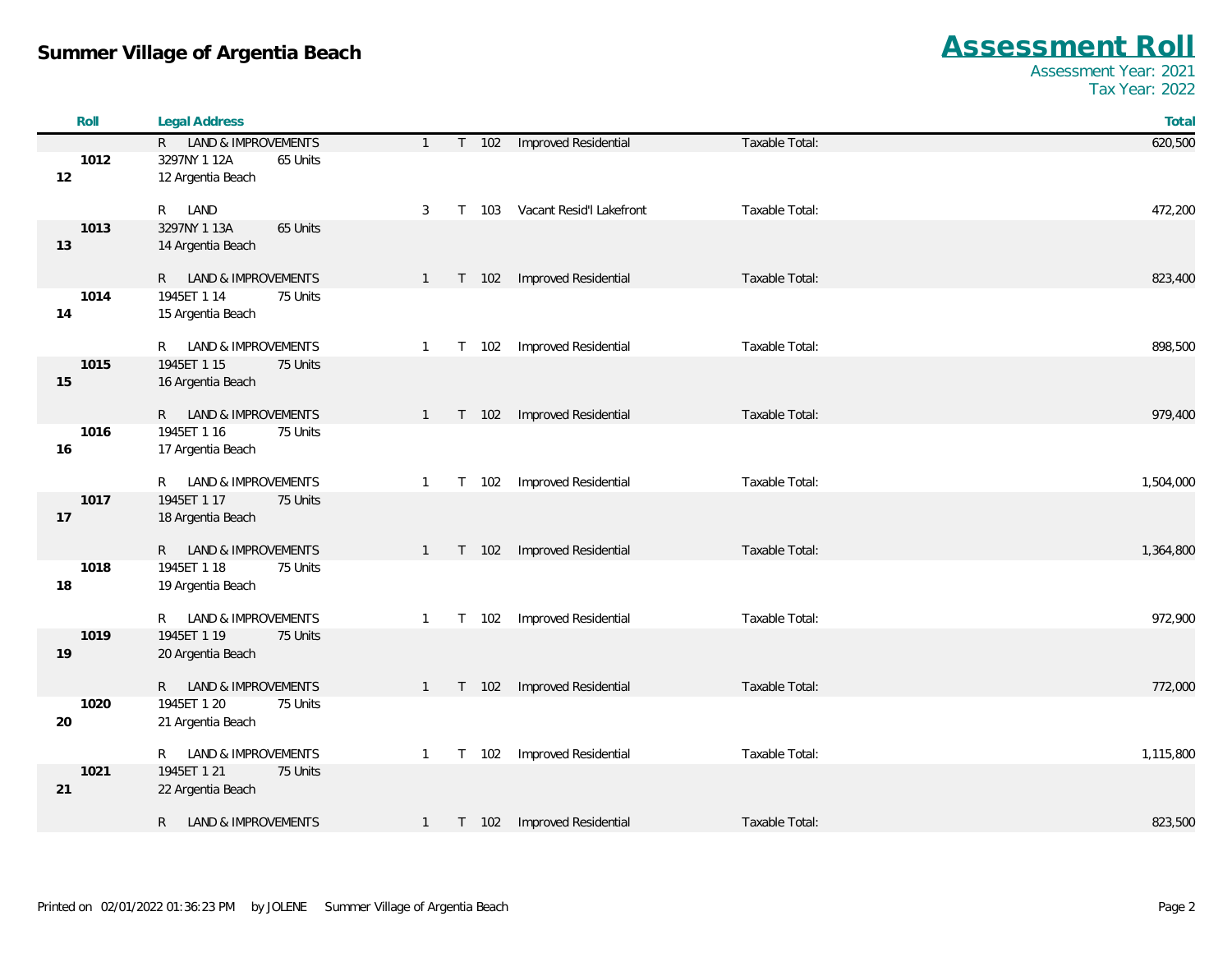| Roll | <b>Legal Address</b>                           |                                                                               | Total     |
|------|------------------------------------------------|-------------------------------------------------------------------------------|-----------|
| 1022 | 3297NY 1 23<br>56 Units                        |                                                                               |           |
| 22   | 23 Argentia Beach                              |                                                                               |           |
|      |                                                |                                                                               |           |
|      | LAND & IMPROVEMENTS<br>R —                     | Improved Residential<br>Taxable Total:<br>T 102<br>$\overline{1}$             | 1,000,900 |
| 1023 | 1547HW 21<br>75 Units                          |                                                                               |           |
| 23   | 24 Argentia Beach                              |                                                                               |           |
|      | R LAND & IMPROVEMENTS                          | Improved Residential<br>Taxable Total:<br>T 102<br>$\mathbf{1}$               | 950,200   |
| 1024 | 1547HW 2 2<br>75 Units                         |                                                                               |           |
| 24   | 25 Argentia Beach                              |                                                                               |           |
|      |                                                |                                                                               |           |
|      | LAND & IMPROVEMENTS<br>R —                     | Improved Residential<br>Taxable Total:<br>T 102<br>$\overline{1}$             | 743,500   |
| 1025 | 1547HW 23<br>75 Units                          |                                                                               |           |
| 25   | 26 Argentia Beach                              |                                                                               |           |
|      |                                                |                                                                               |           |
| 1026 | R LAND & IMPROVEMENTS<br>1547HW 24<br>75 Units | Taxable Total:<br>Improved Residential<br>$T$ 102<br>$\overline{1}$           | 692,200   |
| 26   | 27 Argentia Beach                              |                                                                               |           |
|      |                                                |                                                                               |           |
|      | LAND & IMPROVEMENTS<br>R —                     | Improved Residential<br>Taxable Total:<br>102<br>$\mathbf{1}$<br>$\mathsf{T}$ | 629,300   |
| 1027 | 1547HW 25<br>75 Units                          |                                                                               |           |
| 27   | 28 Argentia Beach                              |                                                                               |           |
|      |                                                |                                                                               |           |
|      | R LAND & IMPROVEMENTS                          | Improved Residential<br>Taxable Total:<br>102<br>$\mathbf{1}$<br>$\mathsf{T}$ | 974,000   |
| 1028 | 1547HW 26<br>75 Units                          |                                                                               |           |
| 28   | 29 Argentia Beach                              |                                                                               |           |
|      | R LAND & IMPROVEMENTS                          | Improved Residential<br>Taxable Total:<br>T 102<br>-1                         | 589,600   |
| 1029 | 1547HW 27<br>75 Units                          |                                                                               |           |
| 29   | 30 Argentia Beach                              |                                                                               |           |
|      |                                                |                                                                               |           |
|      | R LAND & IMPROVEMENTS                          | Improved Residential<br>Taxable Total:<br>$T$ 102<br>$\overline{1}$           | 719,500   |
| 1030 | 1547HW 28<br>75 Units                          |                                                                               |           |
| 30   | 31 Argentia Beach                              |                                                                               |           |
|      | R LAND & IMPROVEMENTS                          | Improved Residential<br>Taxable Total:<br>T 102<br>-1                         | 633,900   |
| 1031 | 1547HW 2 9<br>75 Units                         |                                                                               |           |
| 31   | 32 Argentia Beach                              |                                                                               |           |
|      |                                                |                                                                               |           |
|      | R LAND & IMPROVEMENTS                          | Improved Residential<br>Taxable Total:<br>T 102<br>$\mathbf{1}$               | 851,100   |
| 1032 | 1547HW 2 10<br>75 Units                        |                                                                               |           |
| 32   | 33 Argentia Beach                              |                                                                               |           |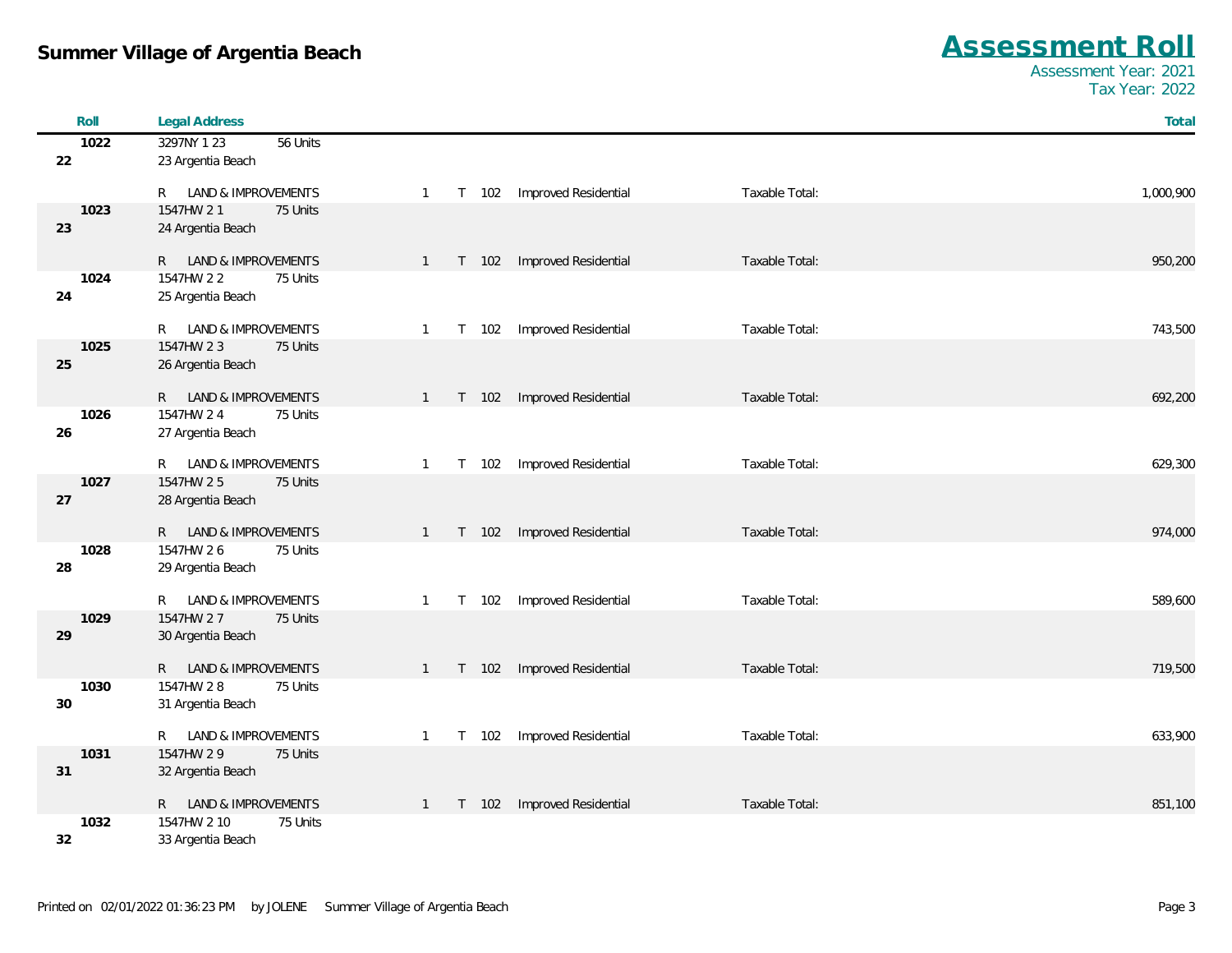| Roll | <b>Legal Address</b>                                 |              |         |                             |                | Total     |
|------|------------------------------------------------------|--------------|---------|-----------------------------|----------------|-----------|
|      | R LAND & IMPROVEMENTS                                | $\mathbf{1}$ |         | T 102 Improved Residential  | Taxable Total: | 880,900   |
| 1033 | 1547HW 2 11<br>75 Units                              |              |         |                             |                |           |
| 33   | 34 Argentia Beach                                    |              |         |                             |                |           |
|      |                                                      |              |         |                             |                |           |
|      | R LAND & IMPROVEMENTS                                | $\mathbf{1}$ | T 102   | Improved Residential        | Taxable Total: | 747,900   |
| 1034 | 1547HW 2 12<br>75 Units                              |              |         |                             |                |           |
| 34   | 35 Argentia Beach                                    |              |         |                             |                |           |
|      | LAND & IMPROVEMENTS<br>R.                            | $\mathbf{1}$ | T 102   | Improved Residential        | Taxable Total: | 709,100   |
| 1035 | 1547HW 2 13<br>75 Units                              |              |         |                             |                |           |
| 35   | 36 Argentia Beach                                    |              |         |                             |                |           |
|      |                                                      |              |         |                             |                |           |
|      | R LAND & IMPROVEMENTS                                | $\mathbf{1}$ | $T$ 102 | <b>Improved Residential</b> | Taxable Total: | 620,700   |
| 1036 | 1547HW 2 14<br>50 Units                              |              |         |                             |                |           |
| 36   | 37 Argentia Beach                                    |              |         |                             |                |           |
|      | LAND & IMPROVEMENTS<br>R.                            | 1            | T 102   | Improved Residential        | Taxable Total: | 642,700   |
| 1037 | 1547HW 2 14,15<br>100 Units                          |              |         |                             |                |           |
| 37   | 38 Argentia Beach                                    |              |         |                             |                |           |
|      |                                                      |              |         |                             |                |           |
|      | R LAND & IMPROVEMENTS                                | 1            | T 102   | Improved Residential        | Taxable Total: | 867,100   |
| 1038 | 1547HW 2 16<br>75 Units                              |              |         |                             |                |           |
| 38   | 39 Argentia Beach                                    |              |         |                             |                |           |
|      |                                                      |              |         |                             |                |           |
| 1039 | LAND & IMPROVEMENTS<br>R.<br>1547HW 2 17<br>75 Units | 1            | T 102   | Improved Residential        | Taxable Total: | 1,010,400 |
| 39   | 40 Argentia Beach                                    |              |         |                             |                |           |
|      |                                                      |              |         |                             |                |           |
|      | R LAND & IMPROVEMENTS                                | $\mathbf{1}$ | $T$ 102 | Improved Residential        | Taxable Total: | 650,500   |
| 1040 | 1547HW 2 18<br>75 Units                              |              |         |                             |                |           |
| 40   | 41 Argentia Beach                                    |              |         |                             |                |           |
|      |                                                      |              |         |                             |                |           |
|      | LAND & IMPROVEMENTS<br>R                             | $\mathbf{1}$ | T 102   | Improved Residential        | Taxable Total: | 830,300   |
| 1041 | 1547HW 2 19<br>75 Units                              |              |         |                             |                |           |
| 41   | 42 Argentia Beach                                    |              |         |                             |                |           |
|      | LAND & IMPROVEMENTS<br>R                             | $\mathbf{1}$ | T 102   | Improved Residential        | Taxable Total: | 532,200   |
| 1042 | 1547HW 2 20<br>75 Units                              |              |         |                             |                |           |
| 42   | 43 Argentia Beach                                    |              |         |                             |                |           |
|      |                                                      |              |         |                             |                |           |
|      | LAND & IMPROVEMENTS<br>R                             | $\mathbf{1}$ | T 102   | Improved Residential        | Taxable Total: | 600,100   |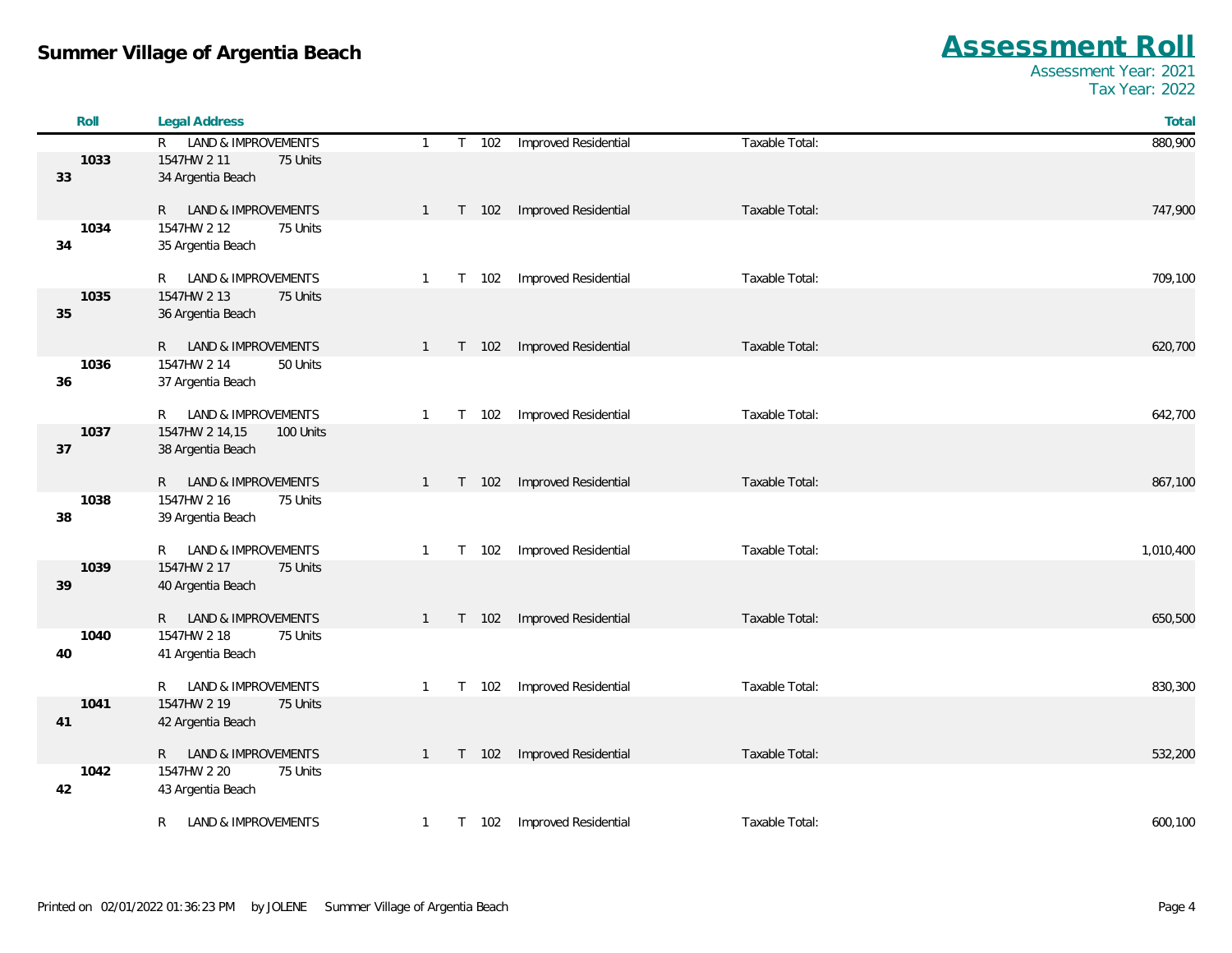| Roll       | <b>Legal Address</b>                                 |                                                                 | Total     |
|------------|------------------------------------------------------|-----------------------------------------------------------------|-----------|
| 1043       | 75 Units<br>1547HW 2 21                              |                                                                 |           |
| 43         | 44 Argentia Beach                                    |                                                                 |           |
|            |                                                      |                                                                 |           |
|            | R LAND & IMPROVEMENTS                                | T 102 Improved Residential<br>Taxable Total:<br>$\mathbf{1}$    | 1,079,500 |
| 1044       | 3297NY 2 23<br>90 Units                              |                                                                 |           |
| 44         | 45 Argentia Beach                                    |                                                                 |           |
|            | LAND & IMPROVEMENTS<br>R.                            | Improved Residential<br>Taxable Total:<br>T 102<br>1            | 1,467,700 |
| 1045       | 1547HW 31<br>75 Units                                |                                                                 |           |
| 45         | 46 Argentia Beach                                    |                                                                 |           |
|            |                                                      |                                                                 |           |
|            | R LAND & IMPROVEMENTS                                | Improved Residential<br>Taxable Total:<br>T 102<br>$\mathbf{1}$ | 920,800   |
| 1046       | 75 Units<br>1547HW 32                                |                                                                 |           |
| 46         | 47 Argentia Beach                                    |                                                                 |           |
|            |                                                      |                                                                 |           |
| 1047       | R LAND & IMPROVEMENTS<br>1547HW 33<br>75 Units       | Improved Residential<br>Taxable Total:<br>T 102<br>$\mathbf{1}$ | 691,700   |
| 47         | 48 Argentia Beach                                    |                                                                 |           |
|            |                                                      |                                                                 |           |
|            | R LAND & IMPROVEMENTS                                | Improved Residential<br>Taxable Total:<br>T 102<br>$\mathbf{1}$ | 540,500   |
| 1048       | 1547HW 34<br>75 Units                                |                                                                 |           |
| 48         | 49 Argentia Beach                                    |                                                                 |           |
|            | <b>LAND &amp; IMPROVEMENTS</b>                       | Taxable Total:                                                  |           |
| 1049       | R.<br>1547HW 35<br>75 Units                          | T 102<br>Improved Residential<br>$\mathbf{1}$                   | 896,200   |
| 49         | 50 Argentia Beach                                    |                                                                 |           |
|            |                                                      |                                                                 |           |
|            | R LAND & IMPROVEMENTS                                | Improved Residential<br>Taxable Total:<br>T 102<br>$\mathbf{1}$ | 544,100   |
| 1050       | 1547HW 36<br>75 Units                                |                                                                 |           |
| 50         | 51 Argentia Beach                                    |                                                                 |           |
|            |                                                      |                                                                 |           |
| 1051       | LAND & IMPROVEMENTS<br>R<br>0625278 3 7B<br>37 Units | Improved Residential<br>Taxable Total:<br>T 102<br>$\mathbf{1}$ | 855,500   |
| 51         | 53 Argentia Beach                                    |                                                                 |           |
|            |                                                      |                                                                 |           |
|            | R LAND & IMPROVEMENTS                                | Improved Residential<br>Taxable Total:<br>T 102<br>$\mathbf{1}$ | 365,700   |
| 1052       | 1547HW 38<br>75 Units                                |                                                                 |           |
| 52         | 54 Argentia Beach                                    |                                                                 |           |
|            |                                                      |                                                                 |           |
|            | LAND & IMPROVEMENTS<br>R.                            | Improved Residential<br>Taxable Total:<br>T 102<br>-1           | 531,800   |
| 1053<br>53 | 1547HW 3 9<br>75 Units<br>55 Argentia Beach          |                                                                 |           |
|            |                                                      |                                                                 |           |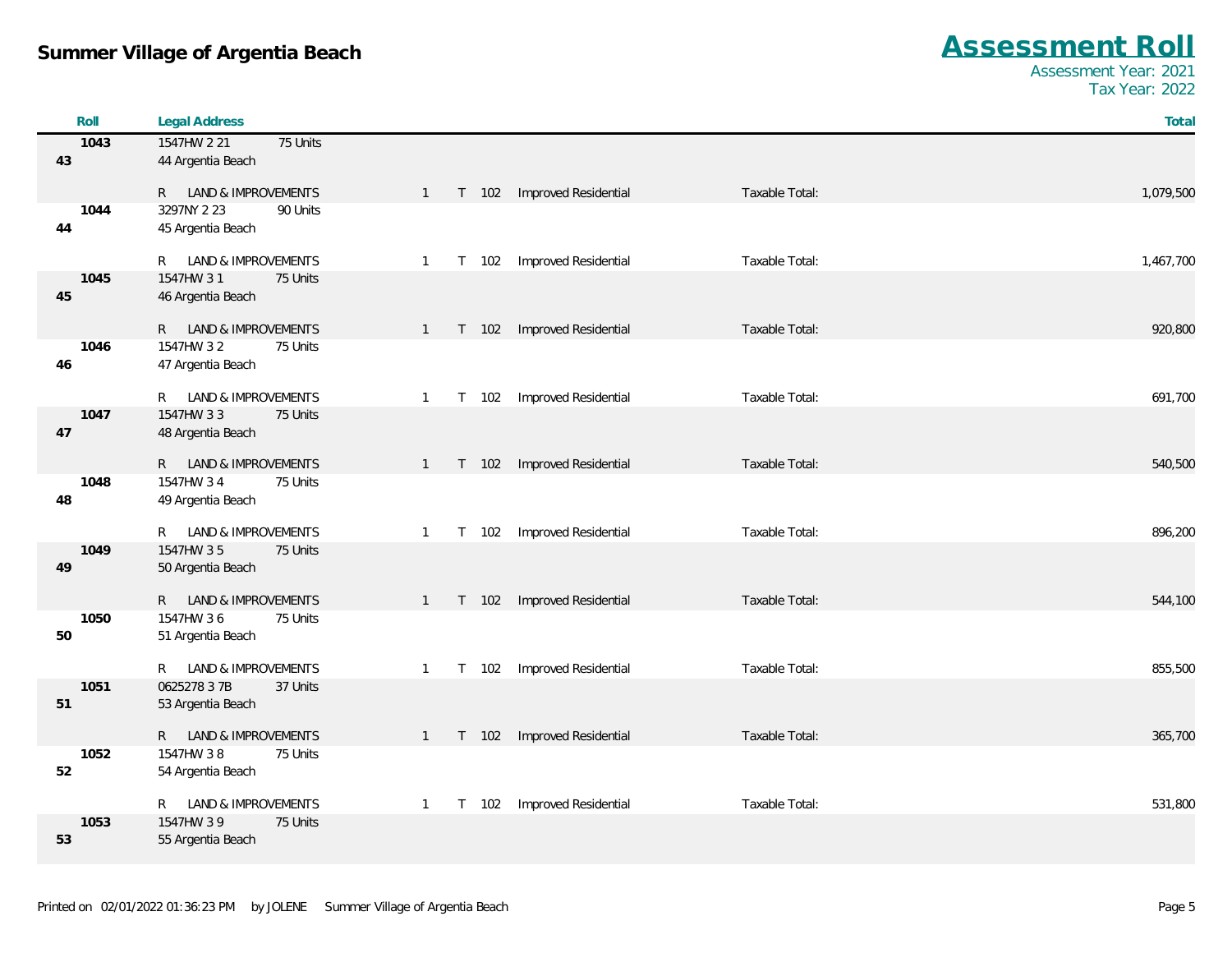| Roll       | <b>Legal Address</b>                         |                         |                            |                | Total     |
|------------|----------------------------------------------|-------------------------|----------------------------|----------------|-----------|
|            | R LAND & IMPROVEMENTS                        | $\mathbf{1}$            | T 102 Improved Residential | Taxable Total: | 545,900   |
| 1054       | 1547HW 3 10<br>75 Units                      |                         |                            |                |           |
| 54         | 56 Argentia Beach                            |                         |                            |                |           |
|            | LAND & IMPROVEMENTS<br>R                     | T 102<br>$\mathbf{1}$   | Improved Residential       | Taxable Total: | 914,900   |
| 1055       | 1547HW 3 11<br>75 Units                      |                         |                            |                |           |
| 55         | 57 Argentia Beach                            |                         |                            |                |           |
|            | R LAND & IMPROVEMENTS                        | $T$ 102<br>1            | Improved Residential       | Taxable Total: | 742,500   |
| 1056<br>56 | 1547HW 3 12<br>75 Units<br>58 Argentia Beach |                         |                            |                |           |
|            |                                              |                         |                            |                |           |
|            | LAND & IMPROVEMENTS<br>R                     | T 102<br>$\mathbf{1}$   | Improved Residential       | Taxable Total: | 942,800   |
| 1057       | 1547HW 3 13<br>75 Units                      |                         |                            |                |           |
| 57         | 59 Argentia Beach                            |                         |                            |                |           |
|            | R LAND & IMPROVEMENTS                        | T 102<br>$1 \quad$      | Improved Residential       | Taxable Total: | 603,800   |
| 1058       | 1547HW 3 14<br>75 Units                      |                         |                            |                |           |
| 58         | 60 Argentia Beach                            |                         |                            |                |           |
|            | LAND & IMPROVEMENTS<br>R                     | T 102<br>-1             | Improved Residential       | Taxable Total: | 642,300   |
| 1059       | 1547HW 3 15<br>75 Units                      |                         |                            |                |           |
| 59         | 61 Argentia Beach                            |                         |                            |                |           |
|            | R LAND & IMPROVEMENTS                        | T 102<br>$\mathbf{1}$   | Improved Residential       | Taxable Total: | 560,300   |
| 1060       | 1547HW 3 16<br>75 Units                      |                         |                            |                |           |
| 60         | 62 Argentia Beach                            |                         |                            |                |           |
|            | R<br>LAND & IMPROVEMENTS                     | T 102<br>$\mathbf{1}$   | Improved Residential       | Taxable Total: | 1,336,800 |
| 1061       | 1547HW 3 17<br>61 Units                      |                         |                            |                |           |
| 61         | 63 Argentia Beach                            |                         |                            |                |           |
|            |                                              |                         |                            |                |           |
|            | LAND & IMPROVEMENTS<br>R —                   | T 102<br>$\mathbf{1}$   | Improved Residential       | Taxable Total: | 504,900   |
| 1062<br>62 | 4222HW 3 18<br>63 Units<br>64 Argentia Beach |                         |                            |                |           |
|            |                                              |                         |                            |                |           |
|            | LAND & IMPROVEMENTS<br>R                     | T 102<br>$\mathbf{1}$   | Improved Residential       | Taxable Total: | 884,900   |
| 1064       | 4222HW 3 20<br>129 Units                     |                         |                            |                |           |
|            | 65&66 Argentia Beach                         |                         |                            |                |           |
|            | <b>LAND &amp; IMPROVEMENTS</b><br>R          | $T$ 102<br>$\mathbf{1}$ | Improved Residential       | Taxable Total: | 1,944,700 |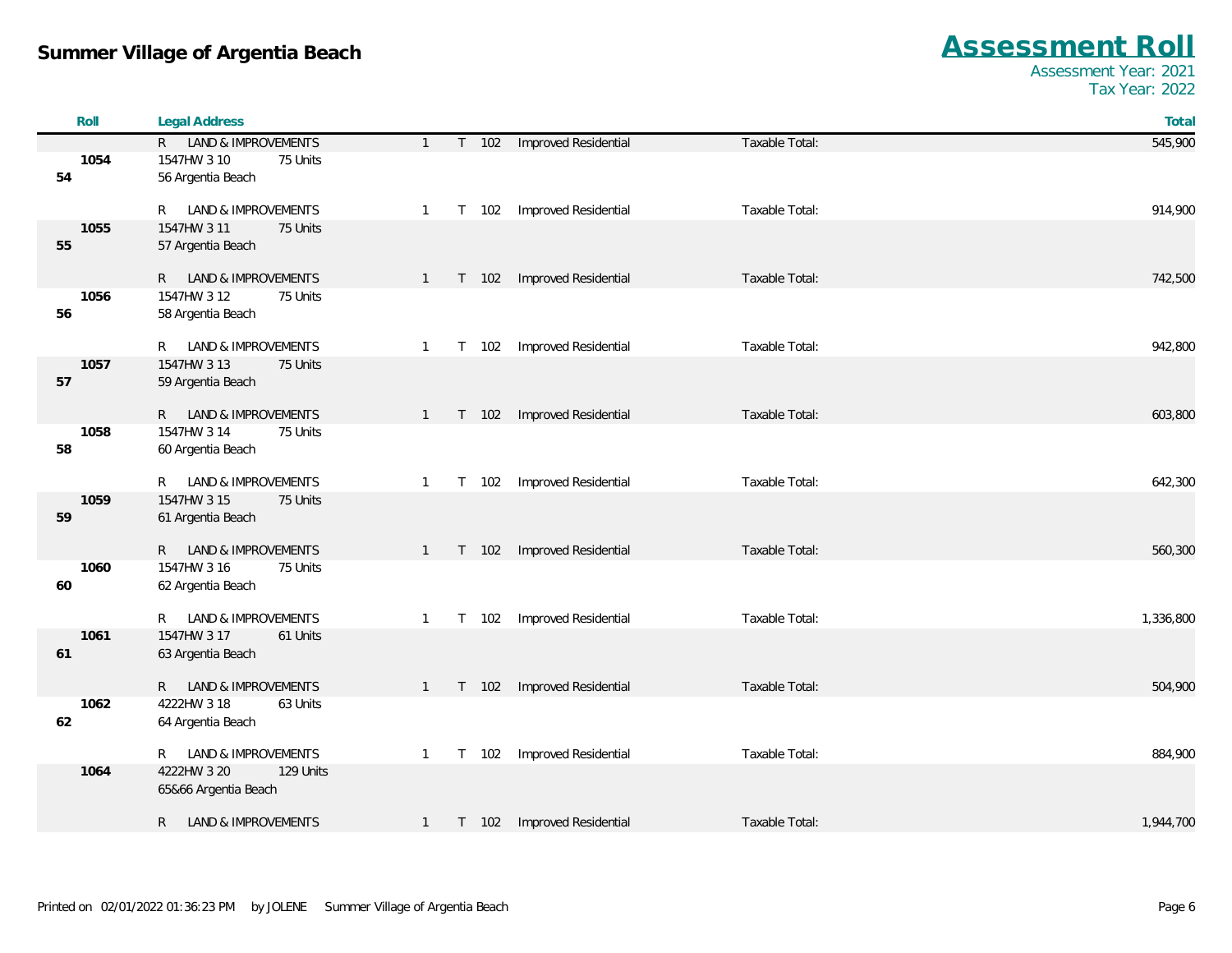| Roll       | <b>Legal Address</b>                           |                                                                   | Total   |
|------------|------------------------------------------------|-------------------------------------------------------------------|---------|
| 1065       | 4387KS 1 9A<br>110 Units                       |                                                                   |         |
| 65         | 67 Argentia Beach                              |                                                                   |         |
|            |                                                |                                                                   |         |
|            | R LAND & IMPROVEMENTS                          | Improved Residential<br>Taxable Total:<br>T 102<br>$\overline{1}$ | 687,600 |
| 1066       | 4387KS 18<br>65 Units                          |                                                                   |         |
| 66         | 69 Argentia Beach                              |                                                                   |         |
|            | R LAND & IMPROVEMENTS                          | Improved Residential<br>Taxable Total:<br>T 102<br>$\overline{1}$ | 505,400 |
| 1067       | 4387KS 17<br>65 Units                          |                                                                   |         |
| 67         | 70 Argentia Beach                              |                                                                   |         |
|            |                                                |                                                                   |         |
|            | LAND & IMPROVEMENTS<br>R                       | Improved Residential<br>Taxable Total:<br>T 102<br>$\overline{1}$ | 466,900 |
| 1068       | 4387KS 16<br>65 Units                          |                                                                   |         |
| 68         | 71 Argentia Beach                              |                                                                   |         |
|            | R LAND & IMPROVEMENTS                          | Improved Residential<br>Taxable Total:<br>T 102<br>$\overline{1}$ | 472,300 |
| 1069       | 4387KS 15<br>65 Units                          |                                                                   |         |
| 69         | 72 Argentia Beach                              |                                                                   |         |
|            |                                                |                                                                   |         |
|            | LAND & IMPROVEMENTS<br>R                       | Improved Residential<br>Taxable Total:<br>T 102<br>$\mathbf{1}$   | 452,600 |
| 1070       | 4387KS 14<br>65 Units                          |                                                                   |         |
| 70         | 73 Argentia Beach                              |                                                                   |         |
|            |                                                |                                                                   |         |
| 1071       | R LAND & IMPROVEMENTS<br>4387KS 13<br>65 Units | Improved Residential<br>Taxable Total:<br>T 102<br>$\mathbf{1}$   | 457,400 |
| 71         | 74 Argentia Beach                              |                                                                   |         |
|            |                                                |                                                                   |         |
|            | R LAND & IMPROVEMENTS                          | Improved Residential<br>Taxable Total:<br>T 102<br>$\overline{1}$ | 452,600 |
| 1072       | 4387KS 12<br>65 Units                          |                                                                   |         |
| 72         | 75 Argentia Beach                              |                                                                   |         |
|            |                                                |                                                                   |         |
|            | R LAND & IMPROVEMENTS                          | Improved Residential<br>Taxable Total:<br>$T$ 102<br>$\mathbf{1}$ | 758,000 |
| 1073<br>73 | 4387KS 11<br>65 Units<br>76 Argentia Beach     |                                                                   |         |
|            |                                                |                                                                   |         |
|            | R LAND & IMPROVEMENTS                          | Improved Residential<br>Taxable Total:<br>T 102<br>1              | 489,700 |
| 1074       | 6239KS 1 C<br>60 Units                         |                                                                   |         |
| 74         | 77 Argentia Beach                              |                                                                   |         |
|            |                                                |                                                                   |         |
|            | R LAND & IMPROVEMENTS                          | Improved Residential<br>Taxable Total:<br>T 102<br>$\mathbf{1}$   | 756,300 |
| 1075       | 6239KS 1 B<br>60 Units                         |                                                                   |         |
| 75         | 78 Argentia Beach                              |                                                                   |         |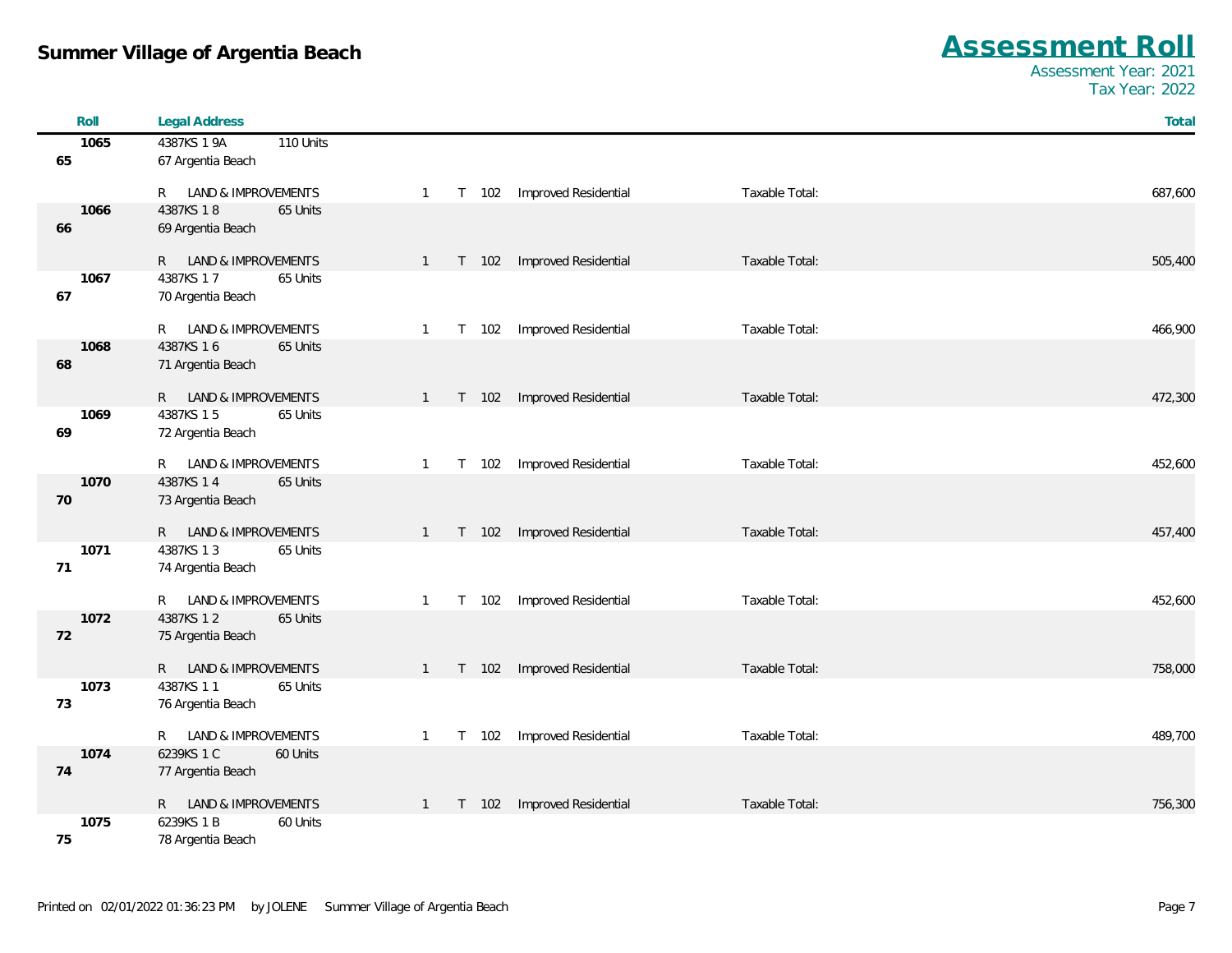| Roll       | <b>Legal Address</b>                       |                       |                      |                | Total     |
|------------|--------------------------------------------|-----------------------|----------------------|----------------|-----------|
|            | R LAND & IMPROVEMENTS                      | T 102<br>$\mathbf{1}$ | Improved Residential | Taxable Total: | 418,300   |
| 1076       | 6239KS 1 AA<br>76 Units                    |                       |                      |                |           |
| 76         | 79 Argentia Beach                          |                       |                      |                |           |
|            |                                            |                       |                      |                |           |
|            | R LAND & IMPROVEMENTS                      | T 102<br>$\mathbf{1}$ | Improved Residential | Taxable Total: | 562,100   |
| 1077<br>77 | 4387KS 2 11<br>65 Units                    |                       |                      |                |           |
|            | 80 Argentia Beach                          |                       |                      |                |           |
|            | R LAND & IMPROVEMENTS                      | T 102<br>$\mathbf{1}$ | Improved Residential | Taxable Total: | 449,300   |
| 1078       | 4387KS 2 10<br>65 Units                    |                       |                      |                |           |
| 78         | 81 Argentia Beach                          |                       |                      |                |           |
|            |                                            |                       |                      |                |           |
|            | R LAND & IMPROVEMENTS                      | T 102<br>1            | Improved Residential | Taxable Total: | 558,200   |
| 1079       | 4387KS 2 9<br>65 Units                     |                       |                      |                |           |
| 79         | 82 Argentia Beach                          |                       |                      |                |           |
|            | R LAND & IMPROVEMENTS                      | T 102<br>$\mathbf{1}$ | Improved Residential | Taxable Total: | 763,500   |
| 1080       | 4387KS 28<br>65 Units                      |                       |                      |                |           |
| 80         | 83 Argentia Beach                          |                       |                      |                |           |
|            |                                            |                       |                      |                |           |
|            | R LAND & IMPROVEMENTS                      | T 102<br>1            | Improved Residential | Taxable Total: | 666,900   |
| 1081       | 4387KS 27<br>65 Units                      |                       |                      |                |           |
| 81         | 84 Argentia Beach                          |                       |                      |                |           |
|            | R LAND & IMPROVEMENTS                      | T 102                 | Improved Residential | Taxable Total: | 827,200   |
| 1082       | 4387KS 26<br>65 Units                      | $\mathbf{1}$          |                      |                |           |
| 82         | 85 Argentia Beach                          |                       |                      |                |           |
|            |                                            |                       |                      |                |           |
|            | R LAND & IMPROVEMENTS                      | T 102<br>$1 \quad$    | Improved Residential | Taxable Total: | 496,600   |
| 1083       | 4387KS 25<br>65 Units                      |                       |                      |                |           |
| 83         | 86 Argentia Beach                          |                       |                      |                |           |
|            |                                            |                       |                      |                |           |
|            | R LAND & IMPROVEMENTS                      | T 102<br>$\mathbf{1}$ | Improved Residential | Taxable Total: | 661,700   |
| 1084<br>84 | 4387KS 24<br>65 Units<br>87 Argentia Beach |                       |                      |                |           |
|            |                                            |                       |                      |                |           |
|            | R LAND & IMPROVEMENTS                      | T 102<br>$\mathbf{1}$ | Improved Residential | Taxable Total: | 461,200   |
| 1085       | 4387KS 23<br>65 Units                      |                       |                      |                |           |
| 85         | 88 Argentia Beach                          |                       |                      |                |           |
|            |                                            |                       |                      |                |           |
|            | LAND & IMPROVEMENTS<br>R.                  | T 102<br>$\mathbf{1}$ | Improved Residential | Taxable Total: | 1,007,900 |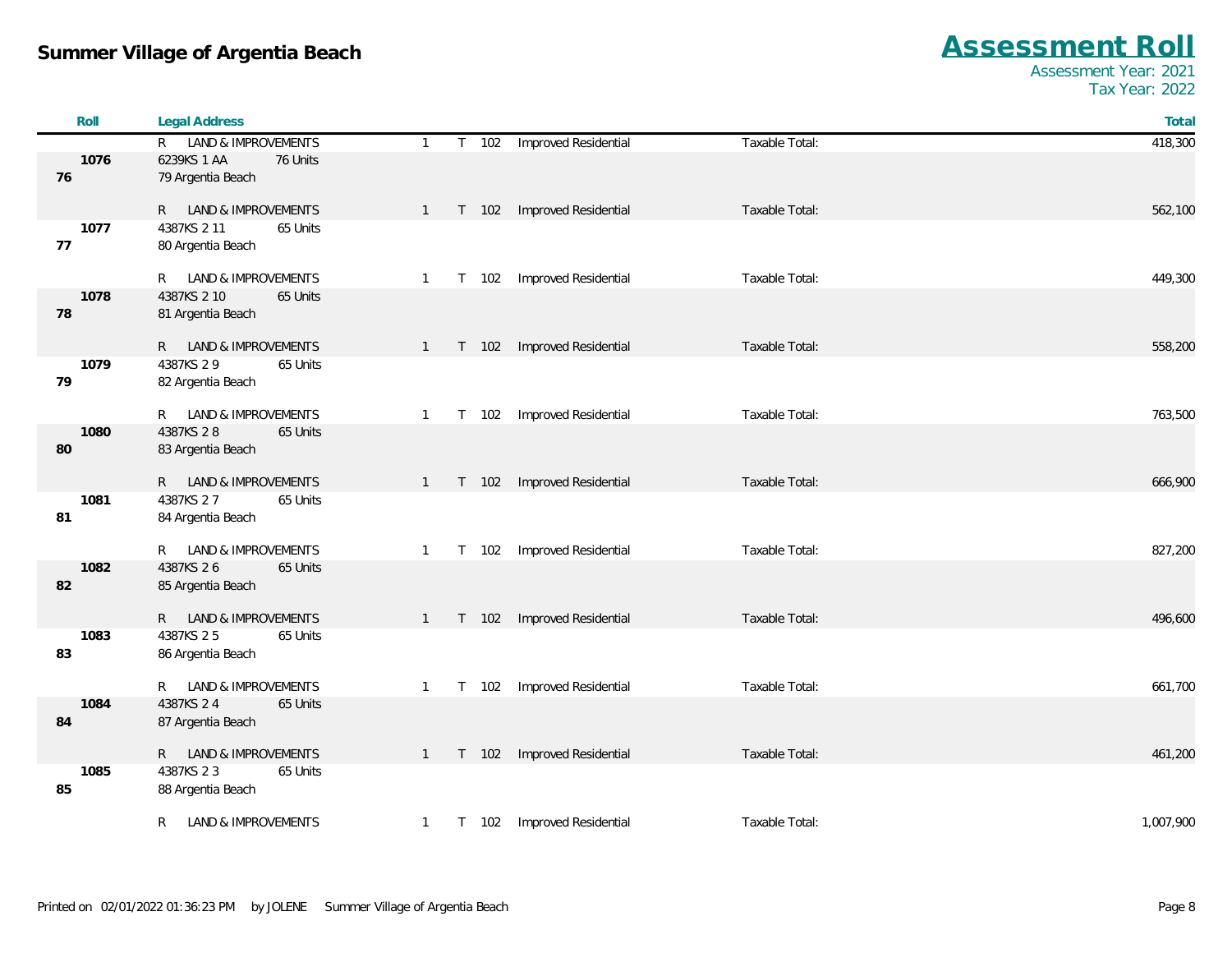| Roll       | <b>Legal Address</b>       |                                                                                 | Total   |
|------------|----------------------------|---------------------------------------------------------------------------------|---------|
| 1086       | 4387KS 22<br>65 Units      |                                                                                 |         |
| 86         | 89 Argentia Beach          |                                                                                 |         |
|            |                            |                                                                                 |         |
|            | R LAND & IMPROVEMENTS      | T 102 Improved Residential<br>Taxable Total:<br>$\overline{1}$                  | 642,500 |
| 1087<br>87 | 4387KS 21<br>65 Units      |                                                                                 |         |
|            | 90 Argentia Beach          |                                                                                 |         |
|            | LAND & IMPROVEMENTS<br>R — | Improved Residential<br>Taxable Total:<br>102<br>$\overline{1}$<br>$\mathsf{T}$ | 837,200 |
| 1088       | 6239KS 2 C<br>65 Units     |                                                                                 |         |
| 88         | 91 Argentia Beach          |                                                                                 |         |
|            |                            |                                                                                 |         |
|            | R LAND & IMPROVEMENTS      | Improved Residential<br>Taxable Total:<br>T 102<br>$\overline{1}$               | 537,000 |
| 1089       | 6239KS 2 B<br>60 Units     |                                                                                 |         |
| 89         | 92 Argentia Beach          |                                                                                 |         |
|            | R LAND & IMPROVEMENTS      | Improved Residential<br>Taxable Total:<br>102<br>$\overline{1}$<br>$\mathsf{T}$ | 505,200 |
| 1090       | 6239KS 2 A<br>65 Units     |                                                                                 |         |
| 90         | 93 Argentia Beach          |                                                                                 |         |
|            |                            |                                                                                 |         |
|            | R LAND & IMPROVEMENTS      | Improved Residential<br>Taxable Total:<br>T 102<br>$\mathbf{1}$                 | 440,900 |
| 1091       | 4387KS 3 11<br>65 Units    |                                                                                 |         |
| 91         | 94 Argentia Beach          |                                                                                 |         |
|            | R LAND & IMPROVEMENTS      | Improved Residential<br>Taxable Total:<br>102<br>$\overline{1}$<br>$\mathsf{T}$ | 421,200 |
| 1092       | 4387KS 3 10<br>65 Units    |                                                                                 |         |
| 92         | 95 Argentia Beach          |                                                                                 |         |
|            |                            |                                                                                 |         |
|            | R LAND & IMPROVEMENTS      | Taxable Total:<br>T 102<br>Improved Residential<br>$\mathbf{1}$                 | 529,400 |
| 1093       | 4387KS 39<br>65 Units      |                                                                                 |         |
| 93         | 96 Argentia Beach          |                                                                                 |         |
|            | LAND & IMPROVEMENTS<br>R   | Taxable Total:<br>Improved Residential<br>T 102<br>$\overline{1}$               | 651,000 |
| 1094       | 4387KS 38<br>65 Units      |                                                                                 |         |
| 94         | 97 Argentia Beach          |                                                                                 |         |
|            |                            |                                                                                 |         |
|            | R LAND & IMPROVEMENTS      | Improved Residential<br>Taxable Total:<br>T 102<br>$\overline{1}$               | 620,700 |
| 1095       | 4387KS 37<br>65 Units      |                                                                                 |         |
| 95         | 98 Argentia Beach          |                                                                                 |         |
|            | R LAND & IMPROVEMENTS      | Improved Residential<br>Taxable Total:<br>102<br>$\overline{1}$<br>T.           | 489,400 |
| 1096       | 3297NY 35<br>80 Units      |                                                                                 |         |
| 96         | 99 Argentia Beach          |                                                                                 |         |
|            |                            |                                                                                 |         |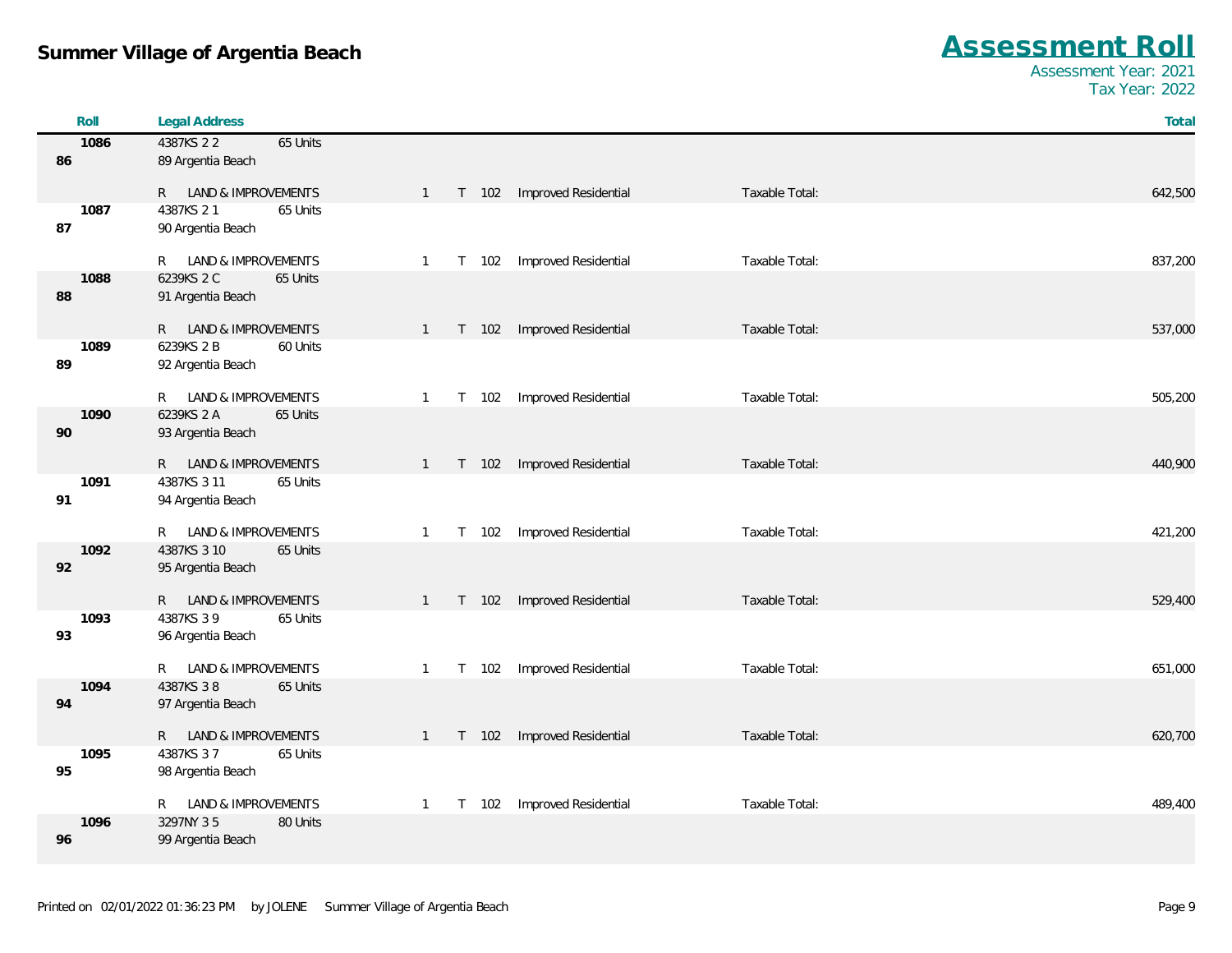| Roll        | <b>Legal Address</b>                              |                |         |                             |                | Total     |
|-------------|---------------------------------------------------|----------------|---------|-----------------------------|----------------|-----------|
|             | R LAND & IMPROVEMENTS                             | $\mathbf{1}$   |         | T 102 Improved Residential  | Taxable Total: | 775,600   |
| 1097        | 3297NY 34<br>80 Units                             |                |         |                             |                |           |
| 97          | 100 Argentia Beach                                |                |         |                             |                |           |
|             |                                                   |                |         |                             |                |           |
| 1098        | LAND & IMPROVEMENTS<br>R<br>80 Units<br>3297NY 33 | $\mathbf{1}$   | T 102   | Improved Residential        | Taxable Total: | 482,200   |
| 98          | 101 Argentia Beach                                |                |         |                             |                |           |
|             |                                                   |                |         |                             |                |           |
|             | R LAND & IMPROVEMENTS                             | $\mathbf{1}$   | T 102   | Improved Residential        | Taxable Total: | 533,300   |
| 1099        | 3297NY 32<br>80 Units                             |                |         |                             |                |           |
| 99          | 102 Argentia Beach                                |                |         |                             |                |           |
|             |                                                   |                |         |                             |                |           |
|             | LAND & IMPROVEMENTS<br>R                          | $\mathbf{1}$   | T 102   | Improved Residential        | Taxable Total: | 908,500   |
| 1100<br>100 | 3297NY 31<br>80 Units<br>103 Argentia Beach       |                |         |                             |                |           |
|             |                                                   |                |         |                             |                |           |
|             | R LAND & IMPROVEMENTS                             | $1 \quad$      | T 102   | Improved Residential        | Taxable Total: | 822,900   |
| 1101        | 3297NY 3 12<br>80 Units                           |                |         |                             |                |           |
| 101         | 104 Argentia Beach                                |                |         |                             |                |           |
|             |                                                   |                |         |                             |                |           |
|             | LAND & IMPROVEMENTS<br>R                          | 1              | T 102   | Improved Residential        | Taxable Total: | 975,500   |
| 1102        | 3297NY 3 13<br>80 Units                           |                |         |                             |                |           |
| 102         | 105 Argentia Beach                                |                |         |                             |                |           |
|             | R LAND & IMPROVEMENTS                             | $\mathbf{1}$   | T 102   | Improved Residential        | Taxable Total: | 528,200   |
| 1103        | 3297NY 3 14<br>90 Units                           |                |         |                             |                |           |
| 103         | 106 Argentia Beach                                |                |         |                             |                |           |
|             |                                                   |                |         |                             |                |           |
|             | LAND & IMPROVEMENTS<br>R.                         | $\mathbf{1}$   | T 102   | Improved Residential        | Taxable Total: | 1,041,000 |
| 1104        | 3297NY 3 15<br>100 Units                          |                |         |                             |                |           |
| 104         | 107 Argentia Beach                                |                |         |                             |                |           |
|             | LAND & IMPROVEMENTS<br>$R_{\perp}$                | $\overline{1}$ | T 102   | Improved Residential        | Taxable Total: | 893,600   |
| 1105        | 3297NY 3 16<br>104 Units                          |                |         |                             |                |           |
| 105         | 108 Argentia Beach                                |                |         |                             |                |           |
|             |                                                   |                |         |                             |                |           |
|             | LAND & IMPROVEMENTS<br>R                          | 1              | T 102   | Improved Residential        | Taxable Total: | 607,800   |
| 1106        | SE-14-47-1-5<br>61.05 Acres                       |                |         |                             |                |           |
| 106         | 125 Argentia Beach                                |                |         |                             |                |           |
|             | <b>LAND &amp; IMPROVEMENTS</b><br>R.              | $\overline{1}$ | $T$ 102 | <b>Improved Residential</b> | Taxable Total: | 701,600   |
|             |                                                   |                |         |                             |                |           |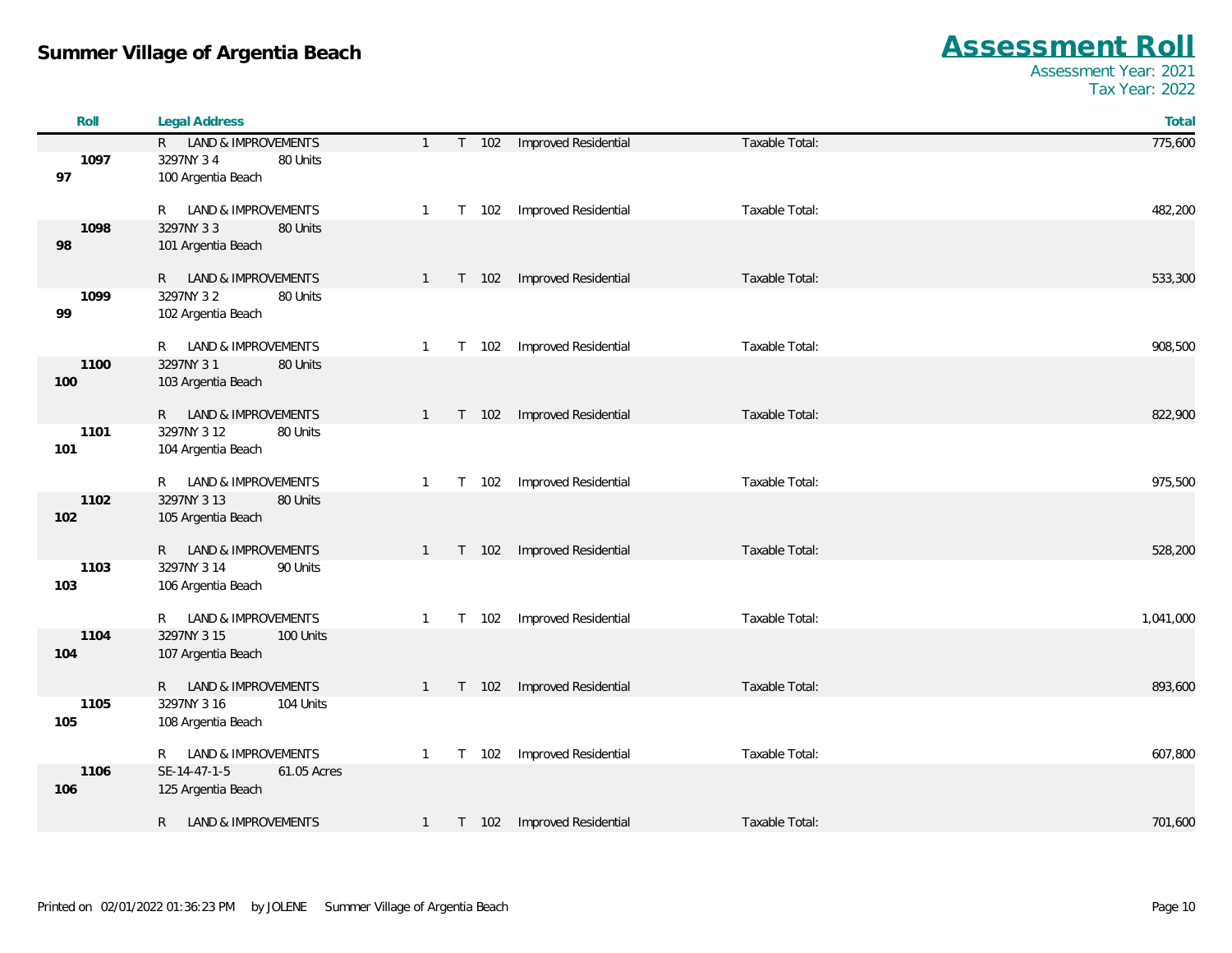| $A$ ssessment |  |
|---------------|--|

| Roll        | <b>Legal Address</b>               |                                                          | Total   |
|-------------|------------------------------------|----------------------------------------------------------|---------|
| 1107        |                                    |                                                          |         |
| 107         | Linear Property GDS & Pipeline     |                                                          |         |
|             | NRL LAND & IMPROVEMENTS            | Pipelines LINEAR<br>501<br>$7\overline{ }$<br>$\top$     | 116,320 |
|             | <b>NRL</b>                         | Gas Distribution LINEAR<br>12T<br>505                    | 39,110  |
|             |                                    | Taxable Total:                                           | 155,430 |
| 1108        |                                    |                                                          |         |
| 108         | Linear Property Electric Power     |                                                          |         |
|             | NRL LAND & IMPROVEMENTS            | 5 T 502 Electric Power Syst. LINEAR<br>Taxable Total:    | 108,230 |
| 1109        |                                    |                                                          |         |
| 109         | Linear Property Telecommunications |                                                          |         |
|             | NRL LAND & IMPROVEMENTS            | T 503 Telecomm. Systems LINEAR<br>Taxable Total:<br>8    | 28,650  |
| 1110        | 3297NY 1 22U<br>20 Units           |                                                          |         |
| 110         |                                    |                                                          |         |
|             | R LAND                             | Taxable Total:                                           |         |
| 1111        | 20 Units<br>3297NY 1 24U           | 3 T 103 Vacant Resid'l Lakefront                         | 18,100  |
| 111         |                                    |                                                          |         |
|             |                                    |                                                          |         |
| 1112        | R LAND<br>3297NY 2 22U<br>33 Units | T 103 Vacant Resid'l Lakefront<br>Taxable Total:<br>3    | 18,100  |
| 112         |                                    |                                                          |         |
|             |                                    |                                                          |         |
|             | R LAND                             | E 820 Municipal Reserve EXEMPT<br>Exempt Total:<br>99    | 18,100  |
| 1113<br>113 | 3297NY 3 6U<br>20 Units            |                                                          |         |
|             |                                    |                                                          |         |
|             | R LAND                             | T 103 Vacant Resid'l Lakefront<br>Taxable Total:<br>3    | 18,100  |
| 1114        | 3297NY 3 17U<br>23 Units           |                                                          |         |
| 114         |                                    |                                                          |         |
|             | R LAND                             | 3 T 103 Vacant Resid'l Lakefront<br>Taxable Total:       | 18,100  |
| 1115        | 9623958 1<br>13.54 Acres           |                                                          |         |
| 115         |                                    |                                                          |         |
|             | R LAND                             | Municipal Reserve EXEMPT<br>Exempt Total:<br>99<br>E 820 | 193,400 |
| 1116        | 9623958 2<br>21.55 Acres           |                                                          |         |
| 116         |                                    |                                                          |         |
|             | R.<br>LAND                         | Municipal Reserve EXEMPT<br>Exempt Total:<br>99<br>E 820 | 212,600 |
|             |                                    |                                                          |         |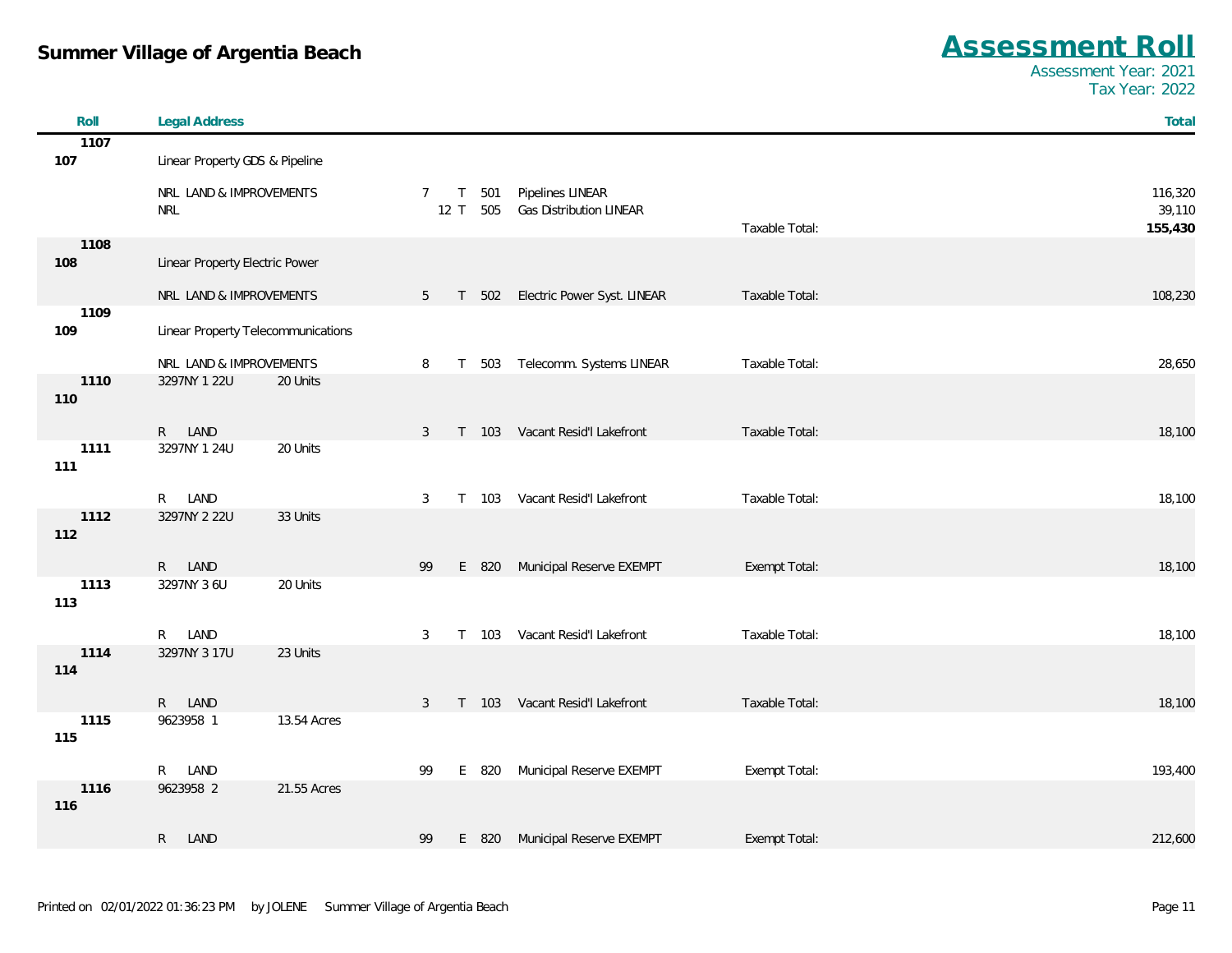| Roll        | <b>Legal Address</b>                |                 |              |    |     |                          |                | Total   |
|-------------|-------------------------------------|-----------------|--------------|----|-----|--------------------------|----------------|---------|
| 1117<br>117 | 9623959 3                           | 13.57 Acres     |              |    |     |                          |                |         |
|             | R<br>LAND & IMPROVEMENTS            |                 | 99           | E  | 820 | Municipal Reserve EXEMPT | Exempt Total:  | 294,500 |
| 1118<br>118 | 96239737                            | 1.37 Acres      |              |    |     |                          |                |         |
|             | R LAND                              |                 | 99           | E  | 820 | Municipal Reserve EXEMPT | Exempt Total:  | 1,500   |
| 1119<br>119 | 96239748                            | 0.26 Acres      |              |    |     |                          |                |         |
|             | R<br>LAND                           |                 | 99           | E. | 820 | Municipal Reserve EXEMPT | Exempt Total:  | 500     |
| 1120<br>120 | 3297NY 3 R                          | 12,198 Sq. Feet |              |    |     |                          |                |         |
|             | R<br>LAND                           |                 | 99           | E  | 820 | Municipal Reserve EXEMPT | Exempt Total:  | 300     |
| 1121<br>121 | 3297NY 1 R1                         | 3,675 Sq. Feet  |              |    |     |                          |                |         |
|             | LAND<br>$R_{\perp}$                 |                 | 99           | E. | 820 | Municipal Reserve EXEMPT | Exempt Total:  | 200     |
| 1124        | 0625278 3 7A<br>52 Argentia Beach   | 37 Units        |              |    |     |                          |                |         |
|             | LAND & IMPROVEMENTS<br>$\mathsf{R}$ |                 | $\mathbf{1}$ | T. | 102 | Improved Residential     | Taxable Total: | 362,000 |